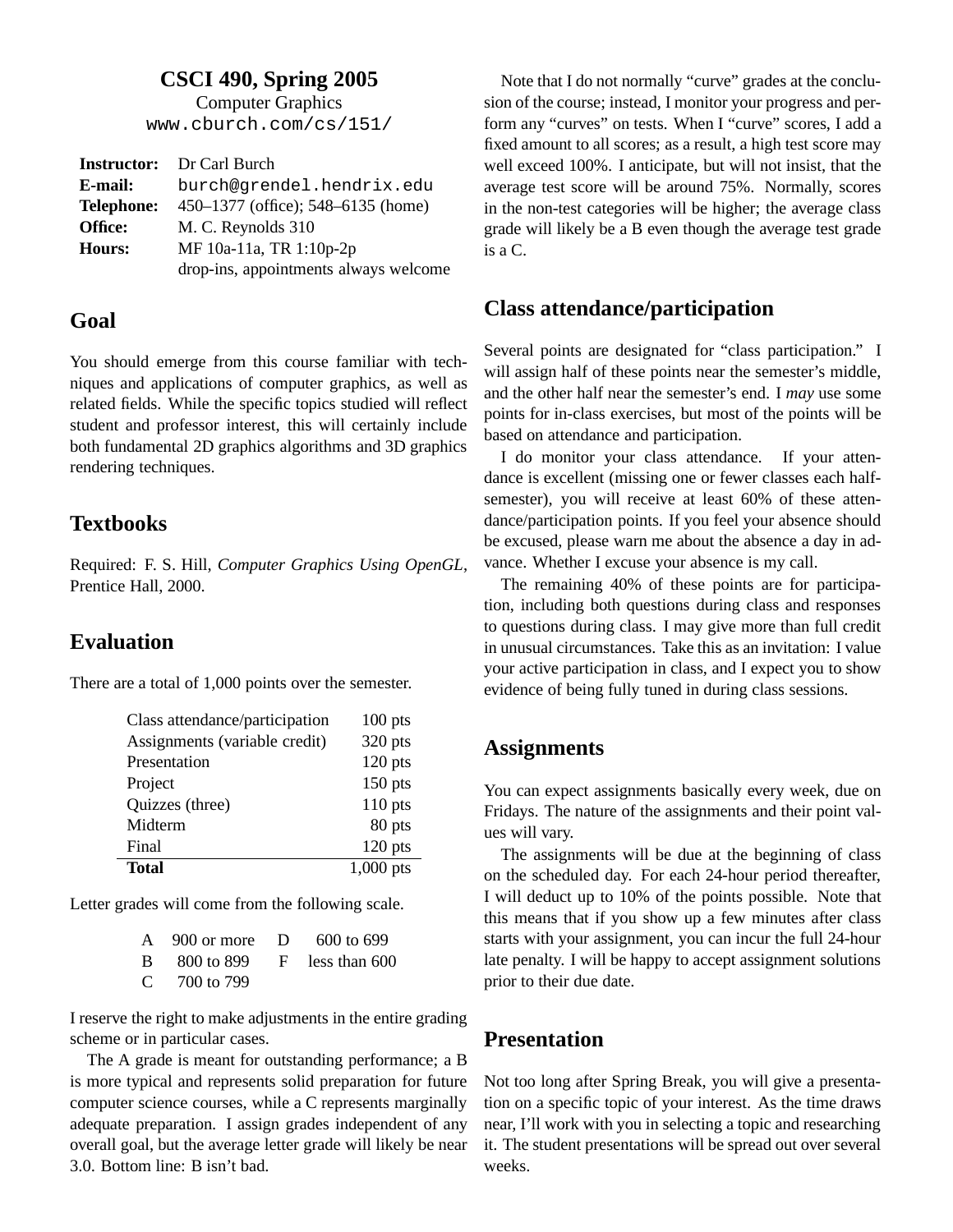The presentation itself will be 25 minutes long. It should be relatively informal — think about how professors present material. The material presented in these presentations will constitute part of the class; i.e., it will show up on tests and perhaps assignments. (Test questions concerning your presentation should be easy points for you!)

### **Project**

In the last piece of the course, you will work on a major free-form project implementing some graphics-related concept of your interest. By "implementation," I mean that you will have some concrete product at the end — probably a software product, but it could also involve a hardware product or even a written product. Again, I will release more details as the time draws near, but you should start considering topics now.

Your evaluation for this project will be based on the end product; on your ability to meet the designated mile markers, all of which will be evaluated through individual interviews; and on a brief demonstration in one of the final class sessions.

### **Quizzes and tests**

The schedule at the end gives the anticipated test dates. Quizzes will typically be 25 minutes in length, and the midterm probably 50 minutes, but that's not a guarantee.

If you miss a test, you must receive advance permission from me to receive more than a 0. (Dire medical emergencies usually constitute an exception.) If you are excused from the test, I will choose whether to make the points up based on your lowest score on other tests or to administer a make-up test. Let me know well in advance — 24 hours for exams and quizzes, and two weeks for the final. I would like to remind you that, when e-mail is impossible, telephones exist also. *Do not skip a test without my prior approval!*

Note that I may require you to document your reason for absence. Travel arrangements and work schedules are not adequate reasons to miss a test.

# **Cheating and groupwork**

You must properly attribute any work or ideas you use in assignments for this course which are quoted or derived from others. Plagiarism includes not only copying the ideas and the written and spoken words of others, but also copying or otherwise appropriating their computer files as well. Interfering with the work of others is also a serious academic offense. I will abide by the catalog's Academic Honesty policy in referring cases to the college's Committee on Academic Integrity.

Note that discussing or viewing others' solutions to assignments (prior to yourself handing them in) is out of bounds. Also, discussing or showing your own solution to others is wrong. A strong correlation between your solution and a classmate's solution constitutes evidence of cheating.

Some assignments may encourage you to work with another student. Unless the assignment says otherwise, this means that you and the student should submit a single solution to the assignment with both names on it.

### **Office hours**

If you aren't stopping by your professors' offices regularly to talk — whenever you can find an excuse —, you're missing out on an important element of your college education. Don't waste your time at Hendrix by staying away from your professors.

Feel free to stop by my office any time you want to talk about something related to the class. I do have some office hours listed above, but don't take these seriously: These are simply times that I try to be in my office; they are *not* intended to limit you. I'm equally available at all times that my office door is open. I'm also happy to arrange appointments.

To help you, here are some useful starters in no particular order that you can use to break in.

- "We discussed  $X$  in class today, and I'm not sure I entirely understood. Could you explain it again?" Such a question is usually more appropriate during class; but if your classmates clearly understood, or if you discover later that you didn't understand it as well as you thought you did at the time, then you might ask outside class.
- "We've been discussing  $X$ , and I thought maybe  $Y$ might be an alternative solution. Any thoughts?" I really like questions like this.
- "You posted a review question that I couldn't figure out on my own. Could you explain how you arrived at your solution?"
- $\bullet$  "I'm trying to learn about X for my presentation/project. Can you provide some ideas about where I can learn more?"
- "I want to do  $X$  for my assignment/project, but I'm not sure about the best way to do that in Java. Do you have any suggestions?"